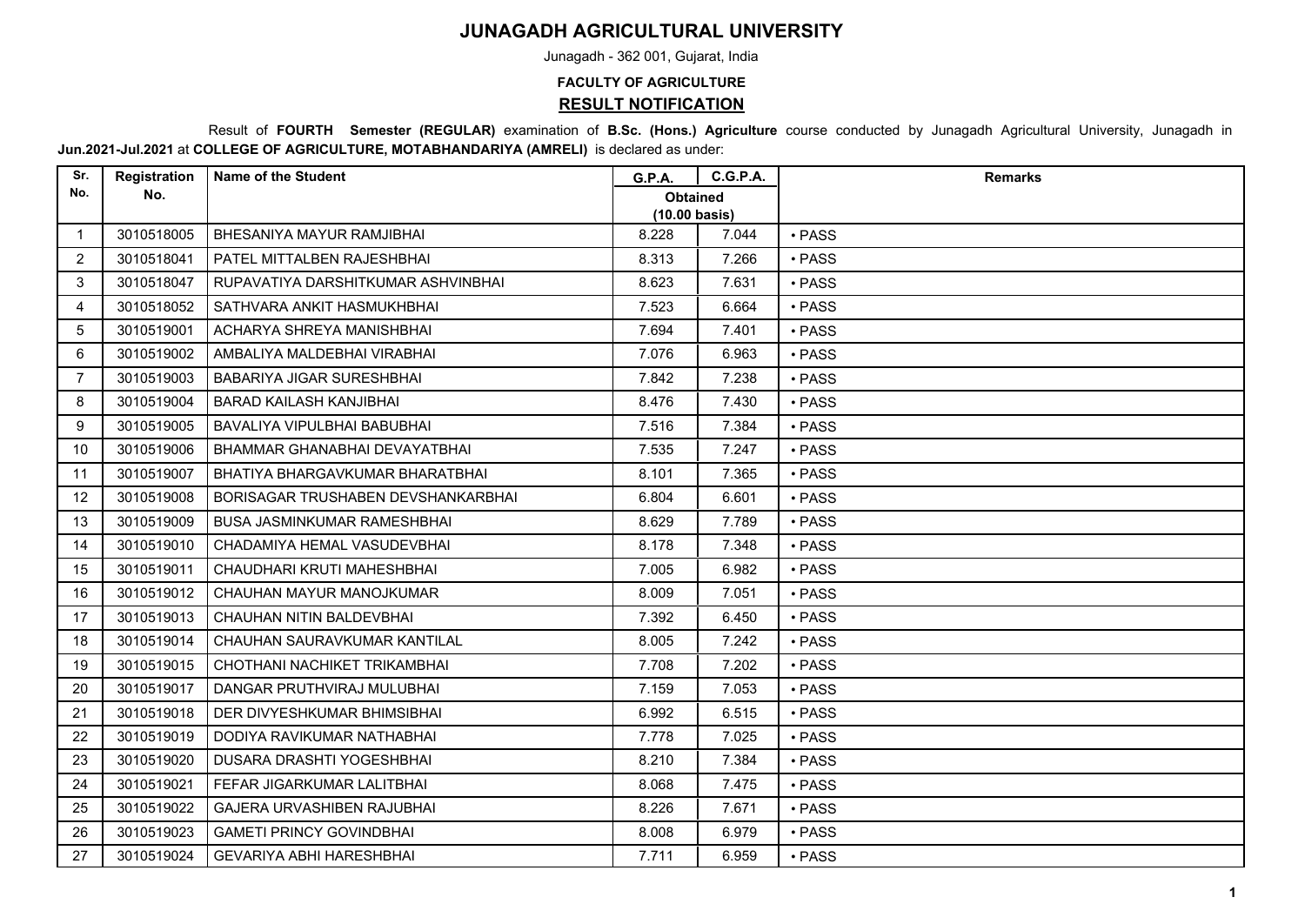| Sr. | Registration | <b>Name of the Student</b>             | G.P.A.                          | <b>C.G.P.A.</b> | <b>Remarks</b>                                              |
|-----|--------------|----------------------------------------|---------------------------------|-----------------|-------------------------------------------------------------|
| No. | No.          |                                        | <b>Obtained</b>                 |                 |                                                             |
|     | 3010519025   | GOHIL VEDANTBHAI PRAKASHBHAI           | (10.00 basis)<br>8.433<br>7.582 |                 | · PASS                                                      |
| 28  |              |                                        |                                 |                 |                                                             |
| 29  | 3010519026   | <b>GOL PRESA SUNILBHAI</b>             | 7.880                           | 7.442           | • PASS                                                      |
| 30  | 3010519027   | GONDALIYA KRUPALIBEN RAMNIKBHAI        | 7.987                           | 7.567           | • PASS                                                      |
| 31  | 3010519028   | <b>GOSWAMI PRATIKSHABEN JAYESHGIRI</b> | 7.682                           | 7.312           | • PASS                                                      |
| 32  | 3010519029   | JADAV AKASH GOVINDBHAI                 | 7.500                           | 7.039           | · PASS                                                      |
| 33  | 3010519030   | <b>JADAV PUNITKUMAR PRAVINBHAI</b>     | 7.321                           | 6.952           | • PASS                                                      |
| 34  | 3010519031   | <b>JADAV RUSHIRAJ VRAJLAL</b>          | 8.643                           | 7.721           | • PASS                                                      |
| 35  | 3010519032   | KAPADIYA AVANI PRAVINBHAI              | 8.376                           | 8.030           | • PASS                                                      |
| 36  | 3010519035   | KATHAROTIYA YASHKUMAR PANKAJBHAI       | 8.133                           | 7.960           | • PASS                                                      |
| 37  | 3010519036   | KHANDRA AKSHAYKUMAR RAMJIBHAI          | 7.580                           | 6.933           | · PASS                                                      |
| 38  | 3010519037   | KHODBHAYA SONALIBEN DHANJIBHAI         | 8.441                           | 7.601           | $\cdot$ PASS                                                |
| 39  | 3010519038   | KODAVALA PAYALBEN JAMANBHAI            | 8.635                           | 8.051           | • PASS                                                      |
| 40  | 3010519039   | KUMBHANI AXIT JENTIBHAI                | 7.146                           | 6.770           | • PASS                                                      |
| 41  | 3010519040   | LADHAVA MAHENDRABHAI JAGDISHBHAI       | 5.337                           | 6.105           | • Promoted to Fifth Semester.                               |
|     |              |                                        |                                 |                 | • On Academic Probation to clear the following course(s) by |
|     |              |                                        |                                 |                 | Second Attempt. AG.ENTO.4.2, AG.EXT.4.2, AGRON.4.4          |
| 42  | 3010519041   | MAKWANA RAJESH CHANABHAI               | 8.088                           | 7.210           | • PASS                                                      |
| 43  | 3010519042   | <b>MISTRI DASHANG DILIPBHAI</b>        | 7.862                           | 7.132           | • PASS                                                      |
| 44  | 3010519043   | MITHAPARA MAHARSHI BIPINBHAI           | 8.474                           | 7.664           | • PASS                                                      |
| 45  | 3010519044   | MODHA JAGRUTI MERAMAN                  | 8.495                           | 7.901           | • PASS                                                      |
| 46  | 3010519045   | MODHAVADIYA AJAYBHAI RAJUBHAI          | 6.774                           | 6.389           | • PASS                                                      |
| 47  | 3010519046   | NANDANIYA KHUSHIBEN KANUBHAI           | 8.128                           | 7.177           | • PASS                                                      |
| 48  | 3010519047   | NARIYA JENSI NITINKUMAR                | 8.192                           | 7.391           | · PASS                                                      |
| 49  | 3010519048   | NAYAKPARA HIRALBEN RAMNIKBHAI          | 7.771                           | 7.173           | $\cdot$ PASS                                                |
| 50  | 3010519049   | OLAKIYA SHAILESH AJUBHAI               | 7.641                           | 7.327           | • PASS                                                      |
| 51  | 3010519050   | PADASALA BINAL ATULBHAI                | 8.113                           | 7.969           | • PASS                                                      |
| 52  | 3010519051   | PARMAR JAYHIND JETHABHAI               | 8.080                           | 7.298           | • PASS                                                      |
| 53  | 3010519052   | PARMAR JAYKUMAR RAMAJIBHAI             | 8.204                           | 7.381           | • PASS                                                      |
| 54  | 3010519053   | PARMAR RAJAN DHIRAJLAL                 | 8.833                           | 8.060           | • PASS                                                      |
| 55  | 3010519055   | PATEL ROHANKUMAR VIJAYBHAI             | 8.352                           | 7.723           | • PASS                                                      |
| 56  | 3010519056   | RABADIYA DEEP VINODBHAI                | 8.134                           | 7.817           | $\cdot$ PASS                                                |
| 57  | 3010519057   | <b>RAKESH BARAD</b>                    | 8.927                           | 8.688           | • PASS                                                      |
| 58  | 3010519058   | RANPARIA TRUSHA SANJAYKUMAR            | 7.725                           | 7.128           | • PASS                                                      |